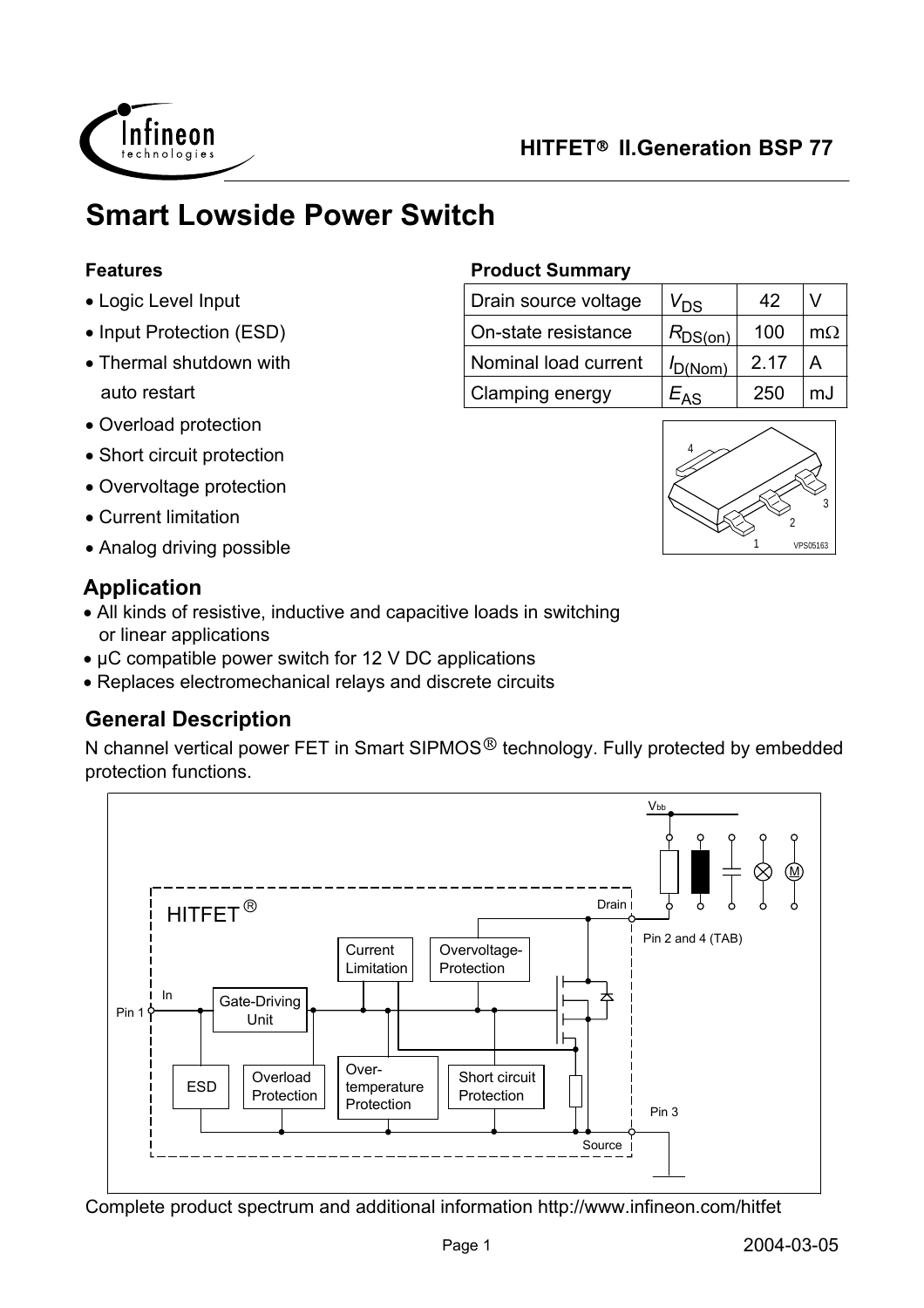

| <b>Parameter</b>                                                                     | <b>Symbol</b>        | <b>Value</b>     | <b>Unit</b> |
|--------------------------------------------------------------------------------------|----------------------|------------------|-------------|
| Drain source voltage                                                                 | $V_{DS}$             | 42               | $\vee$      |
| Supply voltage for full short circuit protection                                     | $V_{\text{bb}(SC)}$  | 42               |             |
| Continuous input voltage <sup>1)</sup>                                               | $V_{\text{IN}}$      | $-0.2^{2}$ +10   |             |
| Continuous input current <sup>2)</sup>                                               | $\sqrt{N}$           |                  | mA          |
| $-0.2V \le V_{IN} \le 10V$                                                           |                      | self limited     |             |
| $V_{\text{IN}}$ < -0.2V or $V_{\text{IN}}$ > 10V                                     |                      | $ I_{N}  \leq 2$ |             |
| Operating temperature                                                                | $T_i$                | $-40+150$        | $^{\circ}C$ |
| Storage temperature                                                                  | $\tau_{\text{stg}}$  | $-55+150$        |             |
| Power dissipation 5)                                                                 | $P_{\text{tot}}$     | 3.8              | W           |
| $T_{C}$ = 85 °C                                                                      |                      |                  |             |
| Unclamped single pulse inductive energy 2)                                           | $E_{A\underline{S}}$ | 250              | mJ          |
| Load dump protection $V_{\text{LoadDump}}^{2(3)} = V_A + V_S$                        | $V_{LD}$             | 50               | V           |
| $V_{\text{IN}}$ = 0 and 10 V, t <sub>d</sub> = 400 ms, R <sub>I</sub> = 2 $\Omega$ , |                      |                  |             |
| $R_{L}$ = 6 $\Omega$ , $V_{A}$ = 13.5 V                                              |                      |                  |             |
| Electrostatic discharge voltage <sup>2)</sup> (Human Body Model)                     | V <sub>ESD</sub>     | 2                | kV          |
| according to Jedec norm                                                              |                      |                  |             |
| EIA/JESD22-A114-B, Section 4                                                         |                      |                  |             |
| Jedec humidity category, J-STD-20-B                                                  |                      | MSL <sub>1</sub> |             |
| IEC climatic category; DIN EN 60068-1                                                |                      | 40/150/56        |             |

#### **Maximum Ratings at Tj = 25°C, unless otherwise specified**

#### **Thermal resistance**

| junction - ambient:                        | $R_{thJA}$ |     | K/W |
|--------------------------------------------|------------|-----|-----|
| @ min. footprint                           |            | 125 |     |
| $\omega$ 6 cm <sup>2</sup> cooling area 4) |            | 72  |     |
| junction-soldering point:                  | $R_{thJS}$ |     | K/W |

 $1$ For input voltages beyond these limits  $I_{1N}$  has to be limited.

2not subject to production test, specified by design

<sup>3</sup>*V*Loaddump is setup without the DUT connected to the generator per ISO 7637-1 and DIN 40839

4 Device on 50mm\*50mm\*1.5mm epoxy PCB FR4 with 6cm2 (one layer, 70µm thick) copper area for drain connection. PCB mounted vertical without blown air.

5not subject to production test, calculated by  $R_{thJA}$  and  $R_{ds(on)}$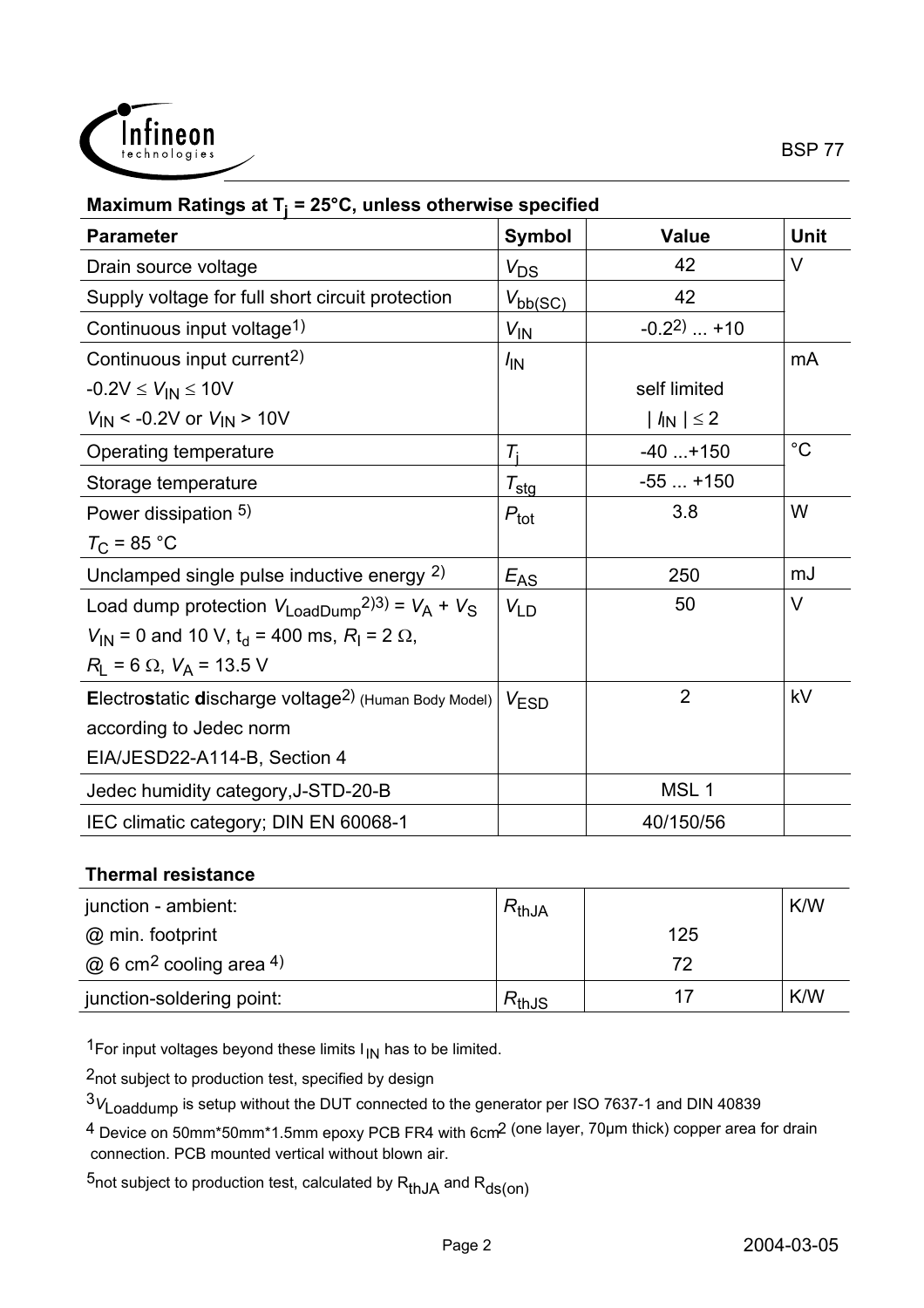

#### **Electrical Characteristics**

| <b>Parameter</b>                                                        | <b>Symbol</b>       | <b>Values</b> |                | <b>Unit</b> |           |
|-------------------------------------------------------------------------|---------------------|---------------|----------------|-------------|-----------|
| at $T_i$ = 25°C, unless otherwise specified                             |                     | min.          | typ.           | max.        |           |
| <b>Characteristics</b>                                                  |                     |               |                |             |           |
| Drain source clamp voltage                                              | $V_{DS(AZ)}$        | 42            |                | 55          | $\vee$    |
| $T_i$ = -40  +150 °C, $I_D$ = 10 mA                                     |                     |               |                |             |           |
| Off-state drain current                                                 | $I_{\text{DSS}}$    |               |                |             | μA        |
| $T_{\rm J}$ = -40+85 °C, $V_{\rm DS}$ = 32 V, $V_{\rm IN}$ = 0 V        |                     |               | 1.5            | 8           |           |
| $T_i = 150 °C$                                                          |                     |               | $\overline{4}$ | 12          |           |
| Input threshold voltage                                                 | $V_{IN(th)}$        |               |                |             | V         |
| $I_D = 0.6$ mA, $T_i = 25$ °C                                           |                     | 1.3           | 1.7            | 2.2         |           |
| $I_D = 0.6$ mA, $T_i = 150$ °C                                          |                     | 0.8           |                |             |           |
| On state input current                                                  | $I_{\text{IN(On)}}$ |               | 10             | 30          | μA        |
| On-state resistance                                                     | $R_{DS(on)}$        |               |                |             | $m\Omega$ |
| $V_{\text{IN}}$ = 5 V, $I_{\text{D}}$ = 2.17 A, $T_{\text{i}}$ = 25 °C  |                     |               | 90             | 120         |           |
| $V_{1N}$ = 5 V, $I_D$ = 2.17 A, $T_i$ = 150 °C                          |                     |               | 160            | 240         |           |
| On-state resistance                                                     | $R_{DS(on)}$        |               |                |             |           |
| $V_{\text{IN}}$ = 10 V, $I_{\text{D}}$ = 2.17 A, $T_{\text{i}}$ = 25 °C |                     |               | 70             | 100         |           |
| $V_{IN}$ = 10 V, $I_D$ = 2.17 A, $T_i$ = 150 °C                         |                     |               | 130            | 200         |           |
| Nominal load current 5)                                                 | $I_{D(Nom)}$        | 2.17          | 2.8            |             | A         |
| $V_{DS}$ = 0.5 V, $T_i$ < 150°C, $V_{IN}$ = 10 V, $T_A$ = 85 °C         |                     |               |                |             |           |
| Current limit (active if $V_{DS}$ >2.5 V) <sup>1)</sup>                 | $I_{D(lim)}$        | 10            | 15             | 20          |           |
| $V_{\text{IN}}$ = 10 V, $V_{\text{DS}}$ = 12 V, $t_{\text{m}}$ = 200 µs |                     |               |                |             |           |

1Device switched on into existing short circuit (see diagram Determination of  $b(lim)$ ). If the device is in on condition and a short circuit occurs, these values might be exceeded for max. 50 µs.

 $5$ not subject to production test, calculated by  $R_{thJA}$  and  $R_{ds(on)}$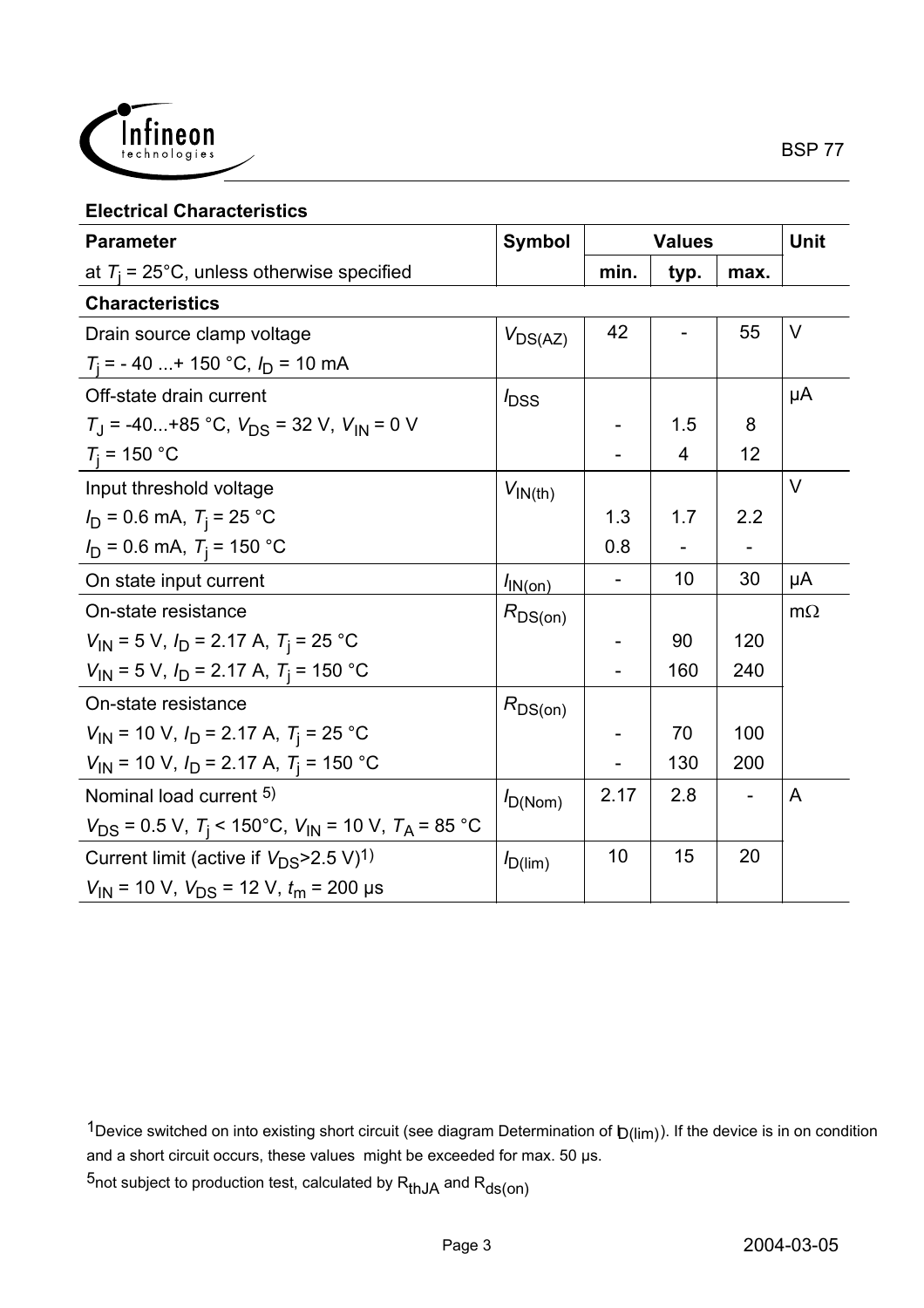

#### **Electrical Characteristics**

| <b>Parameter</b>                            | <b>Symbol</b> | <b>Values</b> |      | <b>Unit</b> |  |
|---------------------------------------------|---------------|---------------|------|-------------|--|
| at $T_i$ = 25°C, unless otherwise specified |               | min.          | typ. | max.        |  |

#### **Dynamic Characteristics**

| Turn-on time $V_{IN}$ to 90% $I_D$ :                         | $t_{\rm on}$                        | 40  | 100 | $\mu s$   |
|--------------------------------------------------------------|-------------------------------------|-----|-----|-----------|
| $R_1$ = 4.7 $\Omega$ , $V_{1N}$ = 0 to 10 V, $V_{bb}$ = 12 V |                                     |     |     |           |
| Turn-off time $V_{\text{IN}}$ to 10% $I_{\text{D}}$ :        | $t_{\rm off}$                       | 70  | 100 |           |
| $R_1 = 4.7 \Omega$ , $V_{1N} = 10$ to 0 V, $V_{1N} = 12$ V   |                                     |     |     |           |
| Slew rate on $70$ to 50% $V_{\text{bh}}$ :                   | -dV $_{DS}/dt_{on}$                 | 0.4 | 1.5 | $V/\mu s$ |
| $R_1$ = 4.7 $\Omega$ , $V_{1N}$ = 0 to 10 V, $V_{bb}$ = 12 V |                                     |     |     |           |
| Slew rate off 50 to 70% $V_{\text{bh}}$ :                    | dV <sub>DS</sub> /dt <sub>off</sub> | 0.6 | 1.5 |           |
| $R_1 = 4.7 \Omega$ , $V_{1N} = 10$ to 0 V, $V_{1N} = 12$ V   |                                     |     |     |           |

#### **Protection Functions**1)

| Thermal overload trip temperature              | ' it                 | 150 | 175                      |     | $^{\circ}C$ |
|------------------------------------------------|----------------------|-----|--------------------------|-----|-------------|
| Thermal hysteresis 2)                          | $\Delta T_{\rm{it}}$ |     | 10                       |     |             |
| Input current protection mode                  | $^{\prime}$ IN(Prot) |     | 100                      | 300 | μA          |
| $T_i = 150 °C$                                 |                      |     |                          |     |             |
| Unclamped single pulse inductive energy 2)     | $E_{AS}$             | 250 | $\overline{\phantom{a}}$ |     | mJ          |
| $I_D$ = 2.17 A, $T_i$ = 25 °C, $V_{bb}$ = 12 V |                      |     |                          |     |             |

#### **Inverse Diode**

| Inverse diode forward voltage                   | <sup>v</sup> SD | $\sim$ | $\overline{5}$ |  |
|-------------------------------------------------|-----------------|--------|----------------|--|
| $I_F$ = 10.9 A, $t_m$ = 250 µs, $V_{IN}$ = 0 V, |                 |        |                |  |
| $t_{\rm p}$ = 300 µs                            |                 |        |                |  |

<sup>1</sup>Integrated protection functions are designed to prevent IC destruction under fault conditions

described in the data sheet. Fault conditions are considered as "outside" normal operating range.

Protection functions are not designed for continuous repetitive operation**.**

<sup>2</sup>not subject to production test, specified by design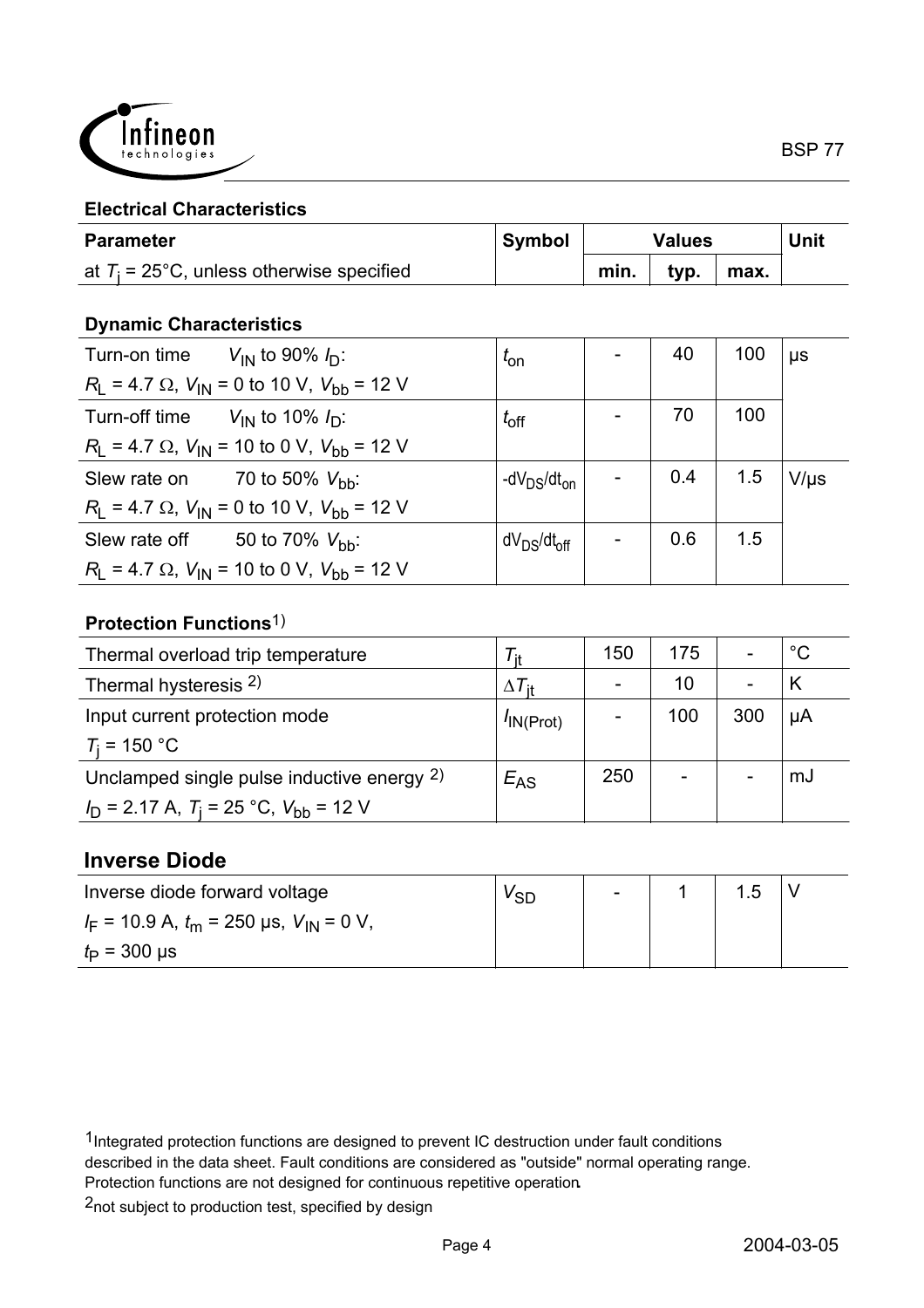

## **Block diagram**

#### **Terms**



## **Input circuit (ESD protection) Short circuit behaviour**



#### **Inductive and overvoltage output clamp**



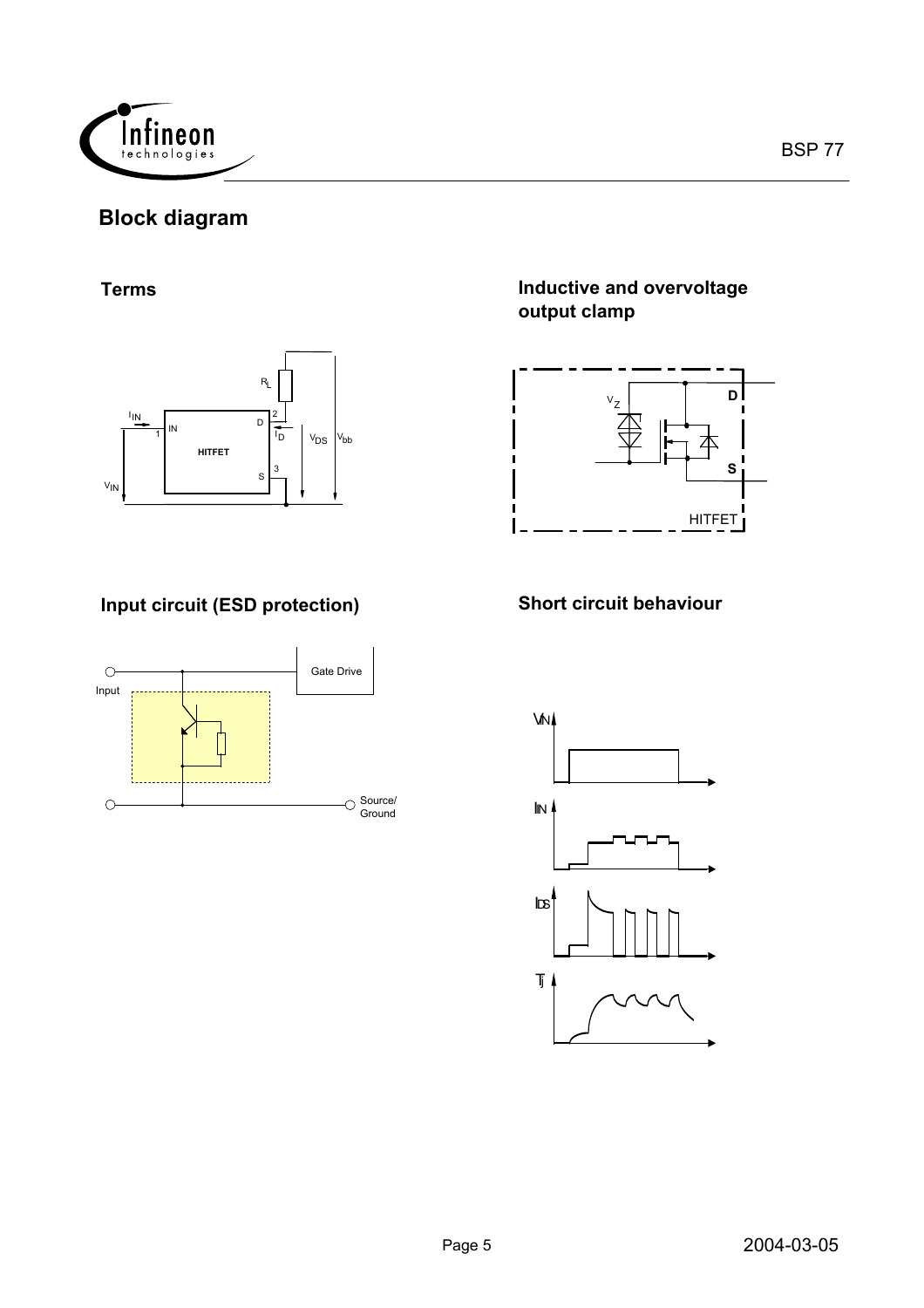

## **1 Maximum allowable power dissipation**

 $P_{\text{tot}} = f(T_S)$  resp.

 $P_{tot} = f(T_A) \textcircled{R}_{thJA} = 72 \text{ K/W}$ 



## **3 On-state resistance**

**R<sub>ON</sub>** = f(T<sub>j</sub>); I<sub>D</sub>= 2.17A; V<sub>IN</sub>=5V



**2 On-state resistance**

 $R_{ON}$  = f(T<sub>i</sub>);  $I_D$ =2.17A;  $V_{IN}$ =10V



## **4 Typ. input threshold voltage**  $V_{\textsf{IN}(\textsf{th})}$  = f(T<sub>j</sub>); *I*<sub>D</sub> = 0.3 mA; V<sub>DS</sub> = 12V

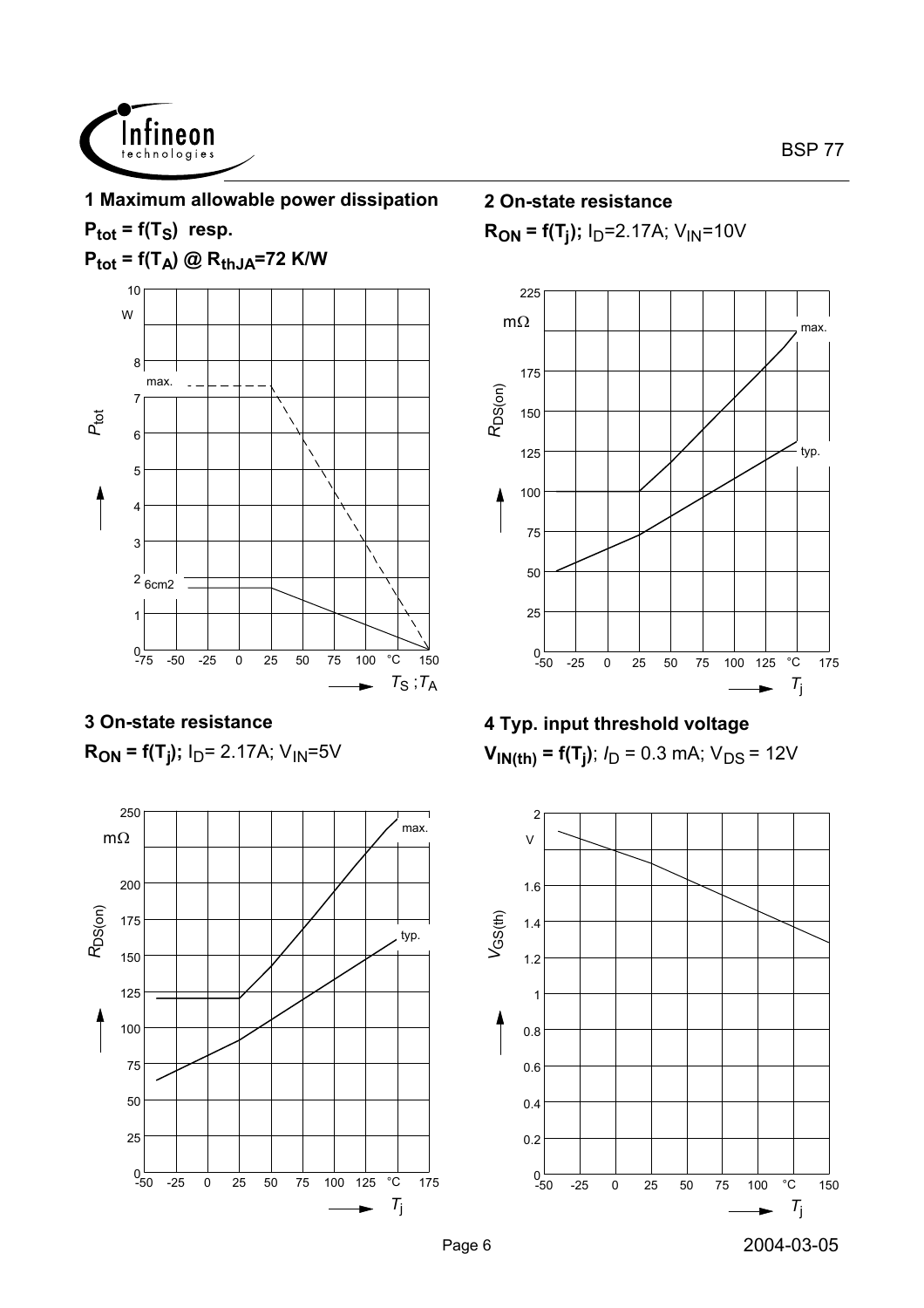

# **5 Typ. transfer characteristics**

 $I<sub>D</sub>=f(V<sub>IN</sub>)$ ;  $V<sub>DS</sub>=12V$ ; T<sub>Jstart</sub>=25°C



## **7 Typ. output characteristics**  $I_D = f(V_{DS})$ ; T<sub>Jstart</sub>=25°C Parameter: V<sub>IN</sub>



**6 Typ. short circuit current**  $I_{D(lim)} = f(T_j); V_{DS} = 12V$ 

Parameter: V<sub>IN</sub>



## **8 Off-state drain current** *I***DSS = f(***T***<sup>j</sup> )**

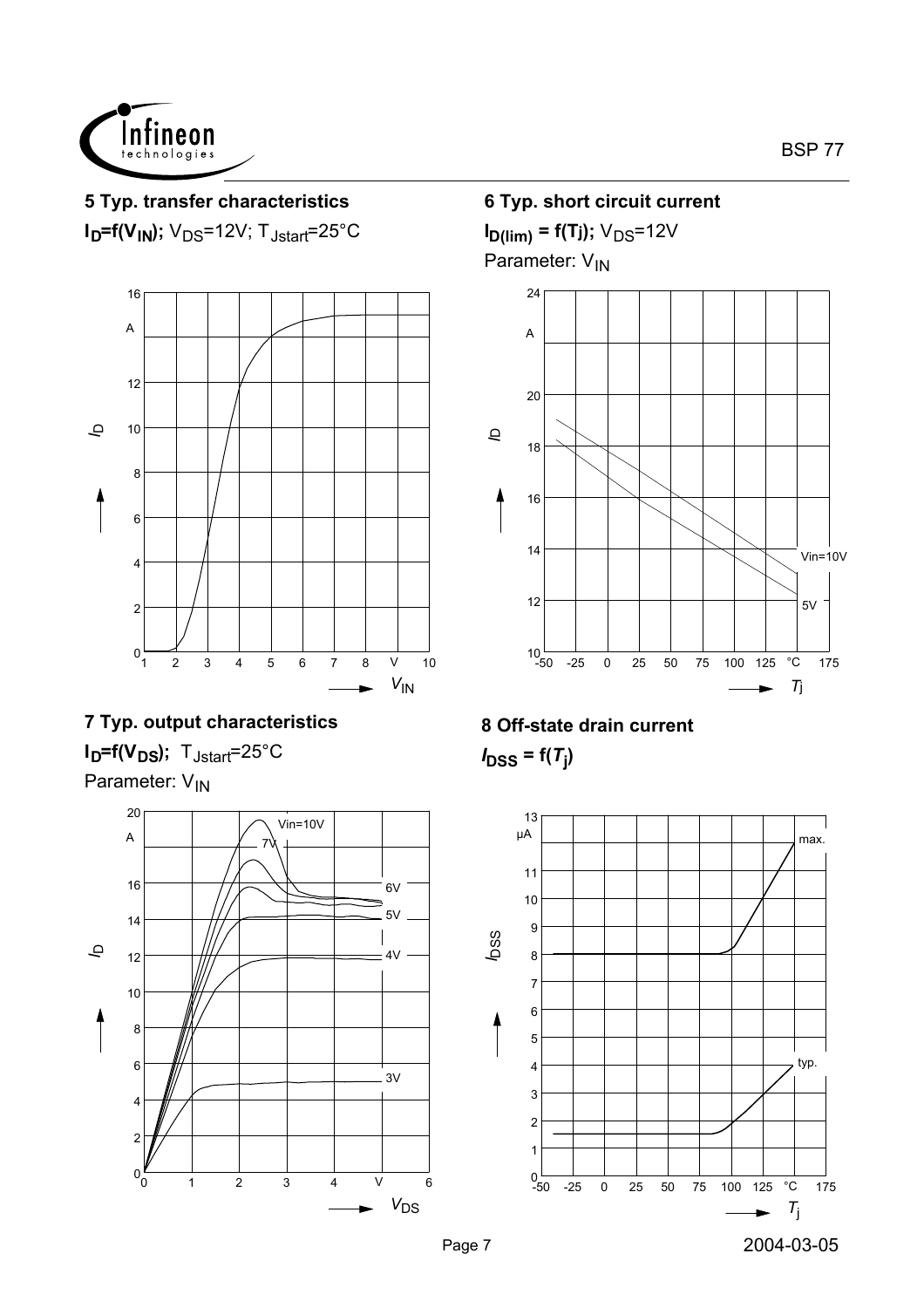

## **9 Typ. overload current**

*I* **D(lim) = f(***t***)**, *V*bb=12 V, no heatsink

Parameter: *T*jstart



# **11 Determination of**  $I_{D(lim)}$ *I* **D(lim) = f(***t***);** *t***m = 200µs**

Parameter: T<sub>Jstart</sub>



## **10 Typ. transient thermal impedance** *Z***thJA=f(***t***p) @ 6 cm2 cooling area** Parameter:  $D=t_p/T$

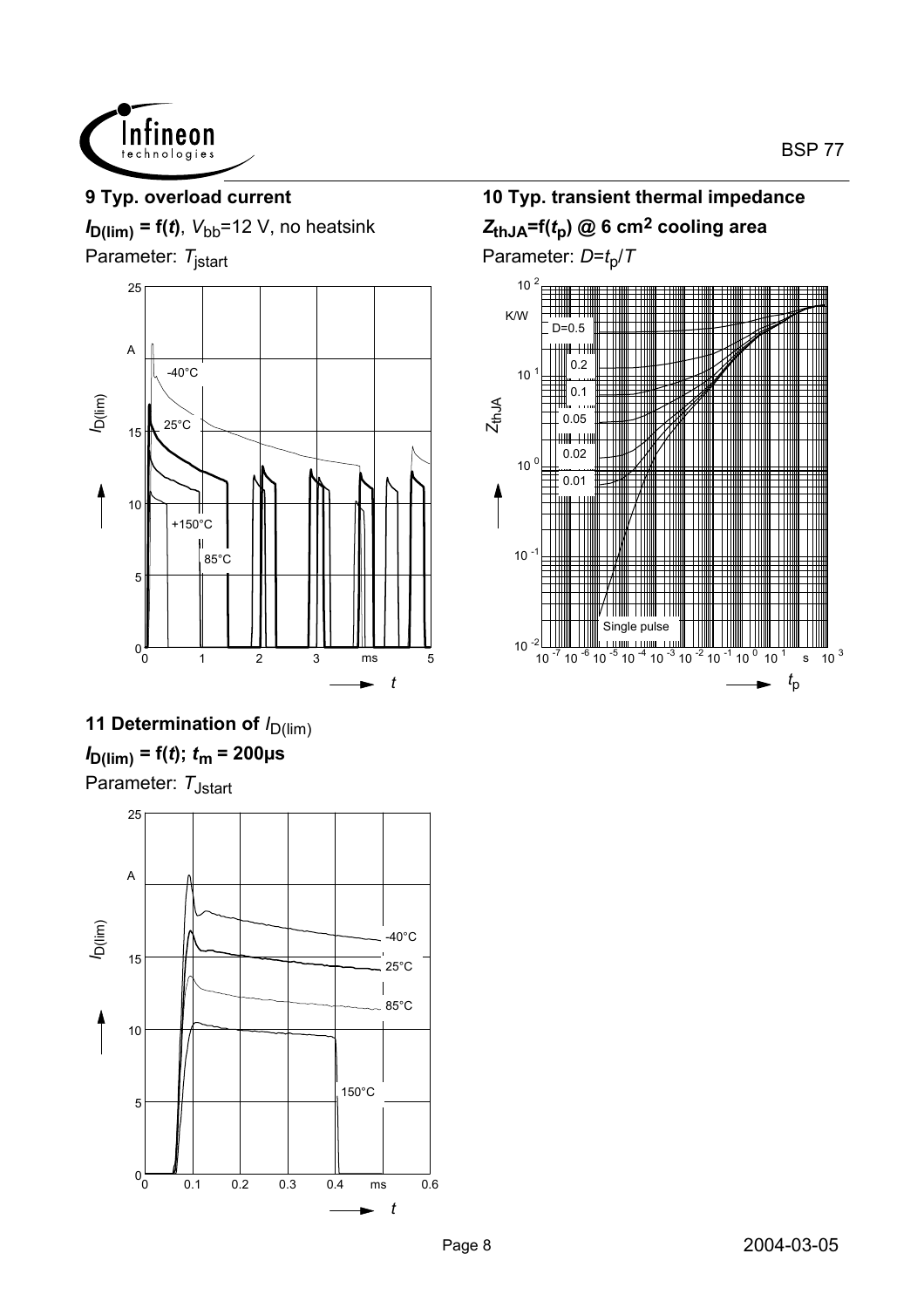